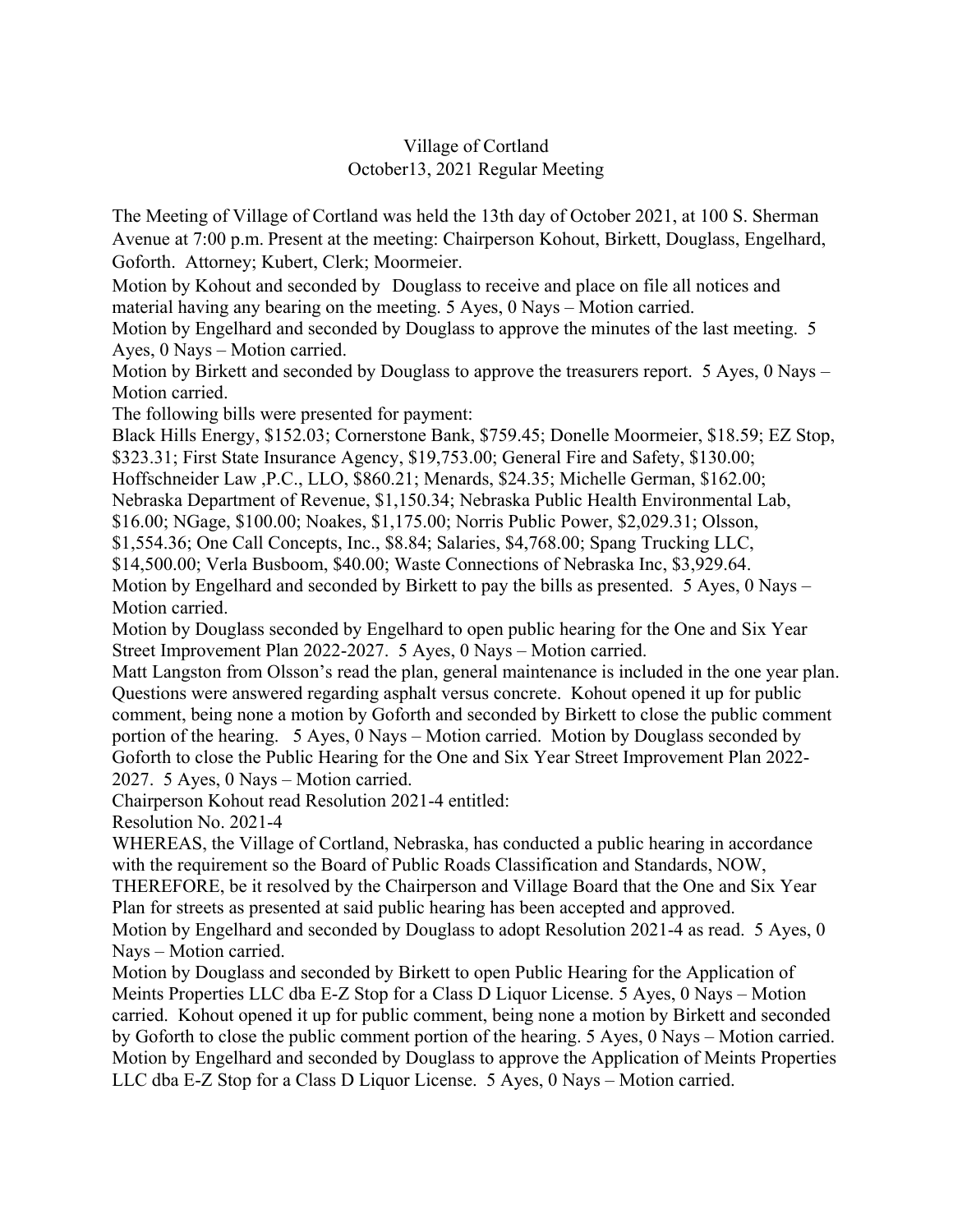Motion by Goforth and seconded by Engelhard to approve a building permit for Shelley Yost for a prefab garden shed at 510 W.  $2<sup>nd</sup>$ . 5 Ayes, 0 Nays – Motion carried.

Building Inspector bid proposal tabled until November meeting.

Annexation research for Farmers Cooperative property on S. Sherman tabled until November. NDOT application for outdoor advertising permit by T&T Express at 501 S. Sherman Road was signed approved and signed by Barb Tegley on the Planning and Zoning Committee and Lisa Kohout, Chairperson of Village of Cortland Board. Building permit will need to be approved at November meeting.

Email update from Brian Schuele, Olsson via email regarding concrete work.

Drainage project, have not heard back from Dave Clabaugh from NRD regarding funds. Clerk to contact.

Motion by Douglass and seconded by Engelhard to suspend the three readings of Ordinance 2021-03 to Adopt New Village of Cortland Code Book. 5 Ayes, 0 Nays – Motion carried. Motion by Engelhard and seconded by Goforth to approve Ordinance 2021-03 to Adopt New Village Cortland Code Book. 5 Ayes, 0 Nays – Motion carried.

Easement for snow pies on private property tabled until November. Topp to get attorney names of property owners.

No written complaints.

Dog ordinances for Village need to be updated. Clerk provided the current regulations to the Board. Board will email Clerk with suggested changes for November meeting. Suggestion to consider a future dog park. Clerk will add Dog Park to agenda for November.

Inspection by Fire Marshall at Sindelar business/resident tabled until November.

Business sign at old Spilker Ale building was reordered as tenant was not happy with the one he received. Table until November.

Agenda item #20 moved to later in meeting.

Chairperson Kohout read Resolution 2021-5 entitled:

Surplus Property Declaration

WHEREAS, the Village of Cortland has authority under Nebraska Revised Statute 17-503.02 and Section 93.27 of the Municipal Code of the Village of Cortland, to order the sale of Village owned personal property through the adoption of a resolution by the Village Board directing the sale and the manner and terms of the sale, and

WHEREAS, the Village of Cortland has personal property with a fair market value of less than \$5,000.00, described as set forth below, that is hereby declared to be surplus property and the same is hereby directed to be sold at the direction of the Utilities Superintendent.

 $*$  Four (4) culverts – 18 inches deep x 24 foot long

- $*$  One (1) culvert 16 inches deep x 12 foot long
- \* One (1) culvert 16 inches deep x 24 foot long
- \* One (1) culvert 12 inches deep x 20 foot long

WHEREAS, the Village of Cortland will sell said personal property after a notice of sale has been posted in three prominent places with the Village for a period of not less than seven (7) business days prior to the sale of such property.

NOW, THEREFORE, BE IT RESOLVED by the Chairperson and Board of Trustees of the Village of Cortland that the above described surplus personal property be sold after notice of such sale has been posted in three prominent places with the Village for a period of not less than seven (7) business days prior to the sale of such property. Said notice shall give a general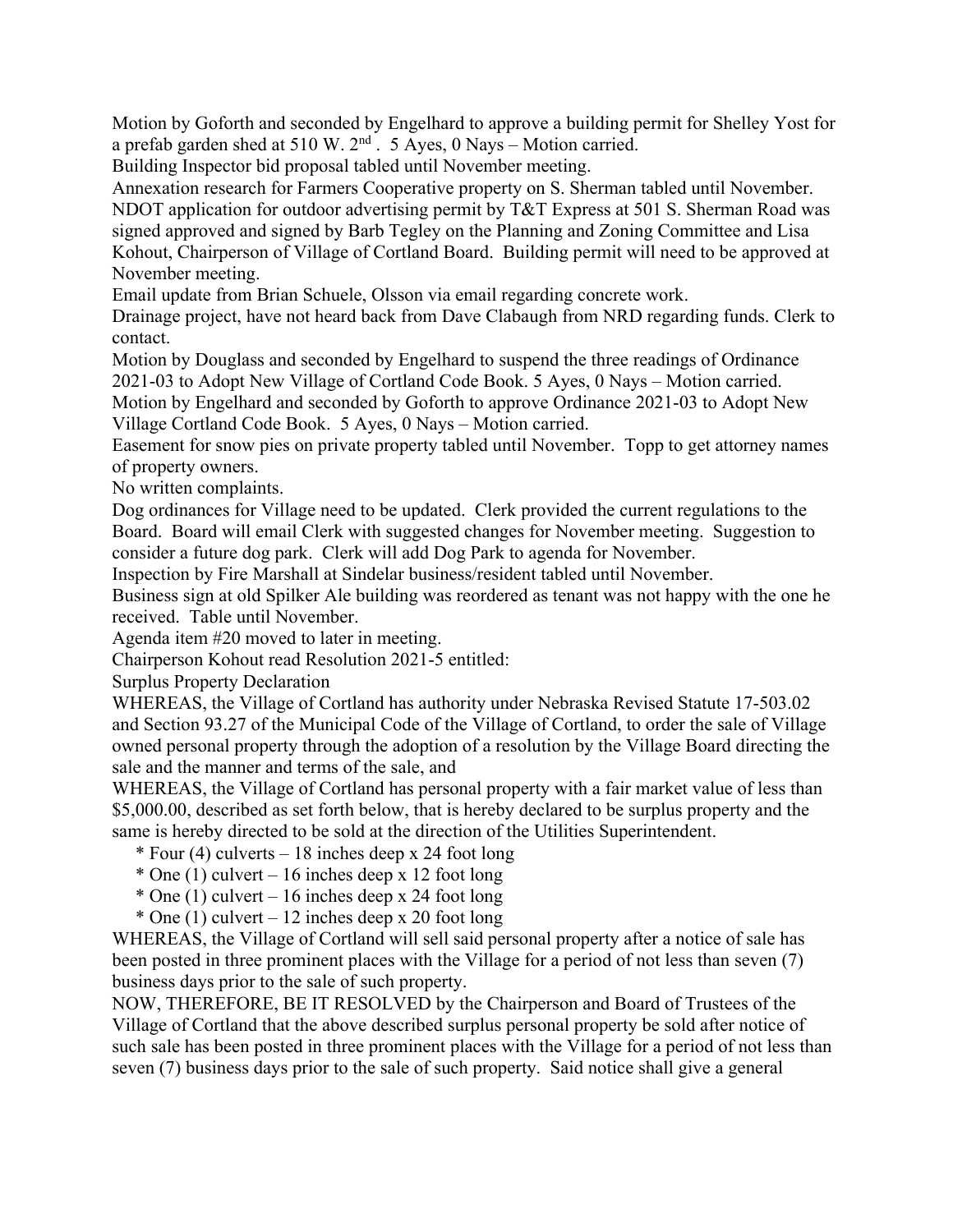description of the surplus property offered for sale and state the terms and conditions of such sale.

Motion by Douglass and seconded by Engelhard to approve Resolution 2021-5 Surplus Property Declaration. 5 Ayes, 0 Nays – Motion carried.

Clerk will post at Village of Cortland Post Office, EZ Stop, Security First Bank, and Village of Cortland Office.

Miscellaneous:

a. Cortland signage tabled until November.

b. Website – Goforth will contact NPPD

 c. Park lawn care program – Birkett will talk with lawn care companies and ask for plan and pricing.

 d. Heating and Air inspection – Noakes comes out yearly but we never receive an inspection report. Clerk to ask for inspection report. Add to agenda in February and possibly put out for bids.

 e. Parking at apartments – lines were to be painted according to special permit. Clerk contact owner of apartments.

f. Chili Cook off – will be held November  $13<sup>th</sup>$  coordinate by Paper Moon owner, Lindsey Oelling. Oelling asking for use of the street between 10:00am-3:00pm in front of 325 W. 4<sup>th</sup> Street along the sidewalk. Oelling was asked to provide a certificate of liability insurance with Village of Cortland being the certificate holder. If weather is inclement Community Center will be a backup with normal fees being charged. A Special Designated License for Aqua Vitae Group LLC dba Alchemy was also requested to serve beer and wine at the time. Motion by Goforth and seconded by Birkett to allow the special designated license for Aqua Vitae Group. 5 Ayes, 0 Nays – Motion carried.

Five Rule, Bobbi Pettit, from Kearney, Nebraska was the only bid on Updating Zoning Regulations. Pettit will need a Planning and Zoning Commission of 5-7 people. These would be volunteers from the community that would be appointed by the Village Board. Currently have Barb Tegley, Dustin McGee, Dave McGuire that will continue on the Planning and Zoning Commission. Two to four more people will be recruited and should be appointed at the November meeting to keep with the time schedule Pettit has designed. Motion by Engelhard and seconded by Goforth to approve the Five Rule Professional Service Agreement Project Scope & Fee Schedule pending attorney review. 5 Ayes, 0 Nays – Motion carried.

When attorney has reviewed he will contact Chairperson and Clerk to sign the agreement. Ball park banner advertising letter was reviewed and will be sent out in October by the Clerk. John's Plumbing will be donating their labor to install the toilets, sinks, and urinal in the ball park bathrooms. Suggested to add grab bars where appropriate. A new sink will be installed in the concession stand. All money will be coming from the ball park concession funds. Kohout will let Topp know when he can winterize.

Maintenance Report – Topp was at training in Norfolk but sent email. Greg Brekel, State field Rep will be at November meeting regarding the government mandate on copper and lead regulations. Sewer jetting starting on Monday, October 18<sup>th</sup> everyone should have gotten notice in the mailboxes. New tires will be required for tractor and truck. Community Center Park bathrooms can now be locked up. Brush pile will be burned as soon as crops are out. Topp asked to give updates on water tower maintenance at November meeting.

CIA asked the Village for a donation for lights to decorate the large spruce tree in the park so that they could have a tree lighting. It was suggested that donations were asked for first and then